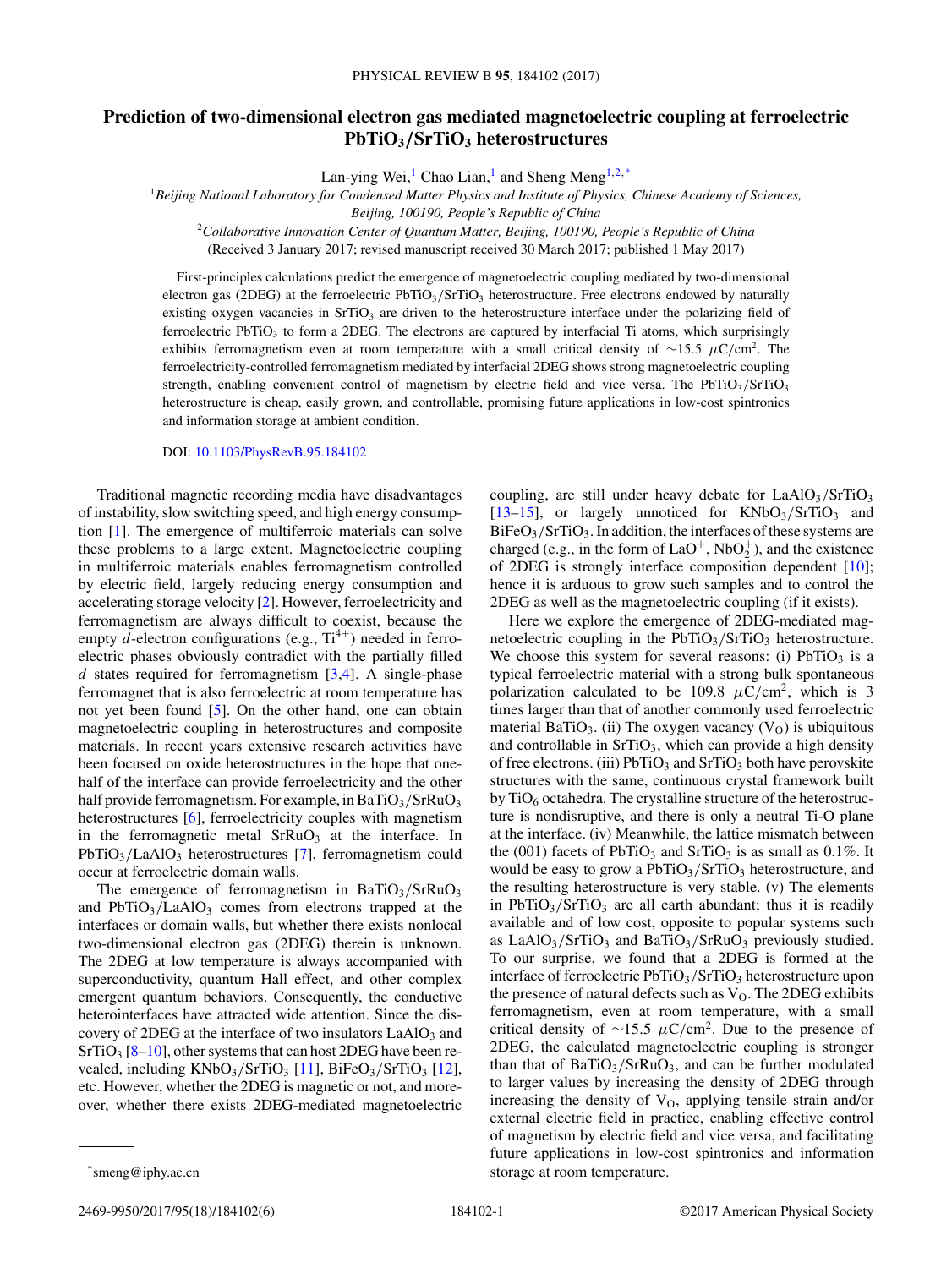<span id="page-1-0"></span>First-principles calculations within the framework of density functional theory (DFT) are performed with VASP package [\[16\]](#page-5-0). We use the generalized gradient approximation (GGA) of Perdew, Burke, and Ernzerhof (PBE) [\[17\]](#page-5-0) for the exchange-correlation functional. A projector augmented wave (PAW) [\[18\]](#page-5-0) with electronic configurations of Pb  $6s^26p^2$ , Sr  $4s^24p^65s^2$ , Ti  $3d^4$ , O  $2p^6$  is employed. The energy cutoff for plane waves is 500 eV. Because of the effects of the depolarization field, the two-dimensional PbTiO<sub>3</sub> thin film cannot maintain ferroelectricity  $[19-25]$ , and hence we adopt  $PbTiO<sub>3</sub>/SrTiO<sub>3</sub> superlattices [26] to$  $PbTiO<sub>3</sub>/SrTiO<sub>3</sub> superlattices [26] to$  $PbTiO<sub>3</sub>/SrTiO<sub>3</sub> superlattices [26] to$ ensure the presence of ferroelectricity at the heterointerface in the present study. The  $\Gamma$ -centered  $2 \times 2 \times 1$  *k* points for  $(PbTiO<sub>3</sub>)<sub>2×2×5</sub>$ /(SrTiO<sub>3</sub>)<sub>2×2×5</sub> heterostructure (periodic 2 × 2 supercell in the *X*-*Y* plane parallel to the interface and 5-unitcell thickness in the perpendicular  $Z$  axis for both  $PbTiO<sub>3</sub>$ and SrTiO<sub>3</sub>) and Monkhorst-Pack  $5 \times 5 \times 1$  *k* points for  $(PbTiO<sub>3</sub>)<sub>1×1×7</sub>$ /(SrTiO<sub>3</sub>)<sub>1×1×7</sub> heterostructure (periodic 1 × 1 supercell in the *X*-*Y* plane and 7-unit-cell thickness in the *Z* axis for both PbTiO<sub>3</sub> and SrTiO<sub>3</sub>) are used to sample the Brillouin zone. The tolerance for total energy convergence is 10−<sup>4</sup> eV. Structure relaxation is converged until the forces on all atoms are less than  $0.04 \text{ eV/A}$ . Different lattice constants of intact neutral PbTiO<sub>3</sub>/SrTiO<sub>3</sub> superlattice are used to simulate a strained heterostructure at the interface region with the strain  $\varepsilon = \frac{a - a_0}{a_0}$ , where the unconstrained ( $\varepsilon = 0\%$ ) in-plane lattice constant is  $a_0 = 3.87$  Å.

The atomic structure of the  $(PbTiO<sub>3</sub>)<sub>2×2×5</sub>/(SrTiO<sub>3</sub>)<sub>2×2×5</sub>$ superlattice is shown in Fig.  $1(a)$ . Bulk PbTiO<sub>3</sub> and SrTiO<sub>3</sub> both have a cubic perovskite structure. The  $TiO<sub>6</sub>$  octahedra build up the crystal framework with Ti atoms located at the center of octahedra. When  $PbTiO<sub>3</sub>$  is deposited on the  $SrTiO<sub>3</sub>$ substrate, polarization of ferroelectric  $PbTiO<sub>3</sub>$  breaks the space-reversal symmetry of the system, driving the interfacial  $SrTiO<sub>3</sub>$  layers partially polarized [the case of intact structure in Fig.  $1(b)$ ]. As a result, there is a positively polarized Ti-O interface P<sup>+</sup> and a negatively polarized Ti-O interface P<sup>−</sup> at the two ends of the  $PbTiO<sub>3</sub>$  segment: the former is the layer with polarization pointing from  $PbTiO<sub>3</sub>$  to  $SrTiO<sub>3</sub>$ , while the latter has polarization pointing from  $SrTiO<sub>3</sub>$  to  $PbTiO<sub>3</sub>$ . The two interfaces are naturally different. Here we assume the initial polarization of the system is leftward in Fig. 1.

A 2DEG arises at the  $P^+$  interface when oxygen vacancies are present in SrTiO<sub>3</sub>. In experimental conditions, SrTiO<sub>3</sub> substrate inevitably introduces a certain amount (usually a few percent:  $0.4\%$ – $10\%$ ) of oxygen vacancies in its lattice [\[27\]](#page-5-0). In bulk SrTiO<sub>3</sub>, two extra electrons introduced by each  $V<sub>O</sub>$ localize at the vacant anionic sites; hence the adjacent Ti atoms develop a local magnetic moment of  $1 \mu_B$  [\[28–30\]](#page-5-0). However, in the PbTiO<sub>3</sub>/SrTiO<sub>3</sub> heterostructure, two extra electrons from a  $V<sub>O</sub>$  in polarized SrTiO<sub>3</sub> are no longer localized around the local  $V<sub>O</sub>$  site; instead, they are transferred from  $V<sub>O</sub>$  to the positively polarized interface  $P^+$  and become accumulated at the  $P^+$  interface. As shown in Fig. [2\(a\),](#page-2-0) analysis on the partial density of states (PDOS) of Ti 3*d* orbitals shows that the conduction bands below the Fermi energy level at the sixth  $(P<sup>+</sup>)$  and eighth atomic layers are now occupied mainly by spin-up electrons (here the spin-up charge density  $\sigma_{\uparrow}$  is about 8 times larger than that of spin-down  $\sigma_{\perp}$ ); therefore V<sub>O</sub> provides abundant electron doping to the interface. The free



FIG. 1. (a) Atomic structure of  $(PbTiO<sub>3</sub>)<sub>2×2×5</sub>/(SrTiO<sub>3</sub>)<sub>2×2×5</sub>$ superlattice. PbTiO<sub>3</sub> is sandwiched between  $SrTiO<sub>3</sub>$  layers. Vertical dashed lines denote the Ti-O interfaces. (b) The average local out-of-plane displacements between cations and anions in the same layer. (c) Layer-averaged magnetic moments per Ti atom in each Ti-O layer.  $V_{O3}$  and  $V_{O4}$  are the oxygen vacancies located at the third and fourth atomic layer (the Ti-O layer and Sr-O layer), respectively.

electrons are accumulated at the  $P^+$  interface to form a 2DEG, and the interface becomes metallic. The 2DEG resides at the interface of the heterostructure with a small thickness of 1–2 unit cells.

In Fig.  $1(c)$ , we find that there is no magnetism present in the intact structure, but Ti atoms at the  $P^+$  interface become ferromagnetic when  $V<sub>O</sub>$  are added into the SrTiO<sub>3</sub> lattice. The ferromagnetism of Ti atoms at the  $P^+$  interface is energetically favorable than other magnetic orderings (e.g., antiferromagnetic ordering). The shapes of spin density distribution in Fig.  $2(b)$  indicate that the magnetism mainly comes from Ti  $3d_{xz}$  and  $3d_{yz}$  orbitals. Consequently, the accumulated electrons captured by interfacial Ti atoms produce ferromagnetism, resulting in magnetoelectric coupling at the interface. In the presence of  $V<sub>O</sub>$ , the Ti atoms adjacent to  $V<sub>O</sub>$  in the bulk SrTiO<sub>3</sub> and the interface Ti atoms in the PbTiO<sub>3</sub>/SrTiO<sub>3</sub> heterostructure both exhibit ferromagnetism, but they can have different exchange interaction strengths [\[31\]](#page-5-0). In addition, oxygen anions around the  $P^+$  interface are also slightly spin polarized, with the value of magnetic moment being about 1/10 of that for Ti, oriented in the opposite direction.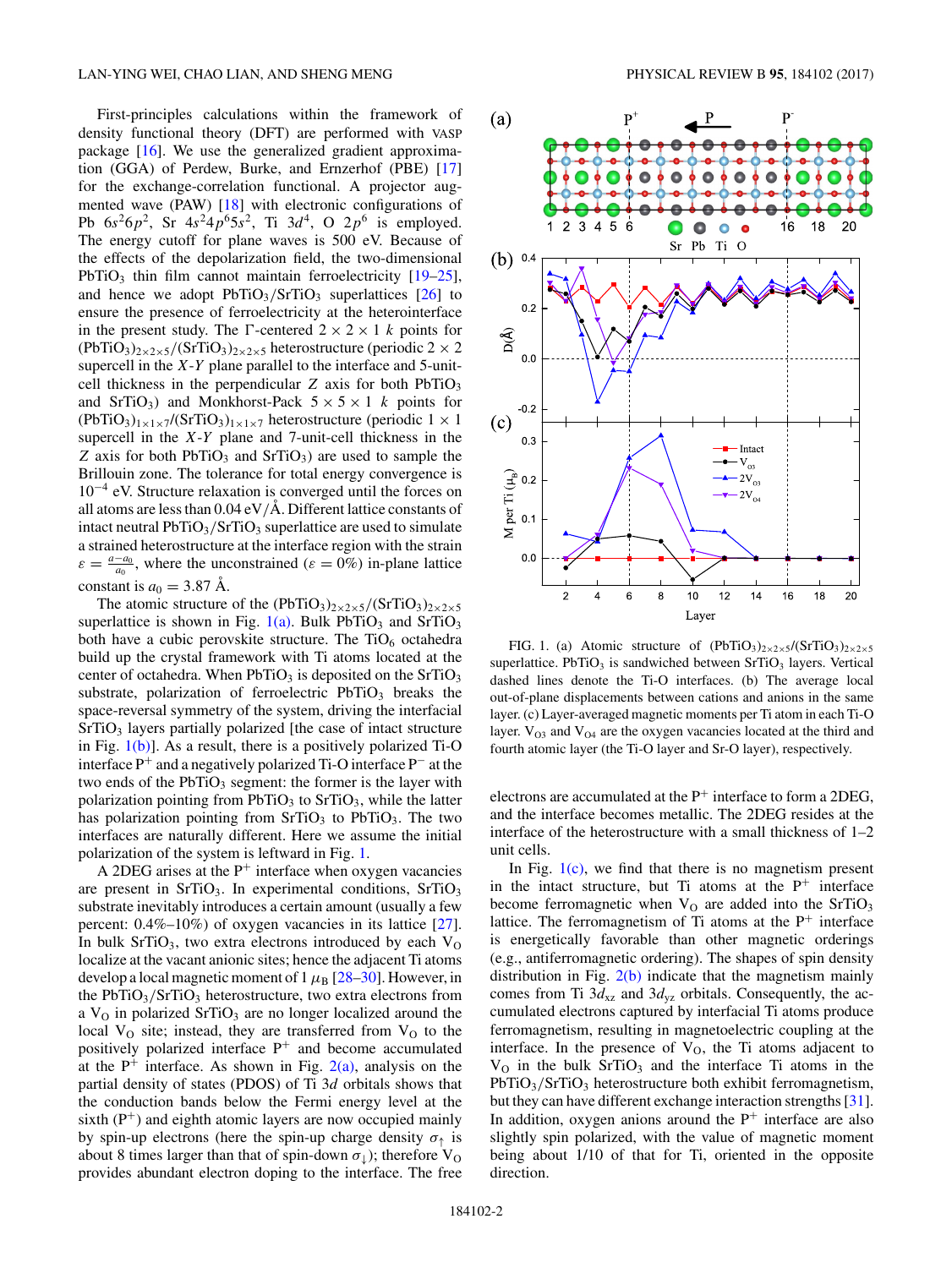<span id="page-2-0"></span>

FIG. 2. Electronic properties for  $2V_{O3}$  doped (PbTiO<sub>3</sub>)<sub>2×2×5</sub>/(SrTiO<sub>3</sub>)<sub>2×2×5</sub>. (a) The partial density of states (PDOS) of Ti 3*d* orbitals at each Ti-O layer. Red and black lines represent the contributions of spin-up and spin-down electrons, respectively. The shaded areas denote the filled energy range of conduction band bottom. (b) Spatial distribution of spin density (the difference between spin-up and spin-down charge density). The isosurface level is  $\pm 0.001 e/\text{\AA}^3$  for spin-up (yellow) and spin-down (blue) electron clouds. The arrows in the left part denote adjacent oxygen anions moving toward the location of  $V<sub>O</sub>$ .

To quantify the strength of magnetoelectric coupling, we introduce the following parameter [\[6\]](#page-5-0):

$$
\eta = \frac{\sigma^s}{P},\tag{1}
$$

which is the ratio between the spin density  $\sigma^s$  at the P<sup>+</sup> layer and the polarization *P* of inner unit cell of PbTiO<sub>3</sub>. Here  $\sigma^s$ equals to difference between spin-up and spin-down electron density, i.e.,  $\sigma^s = \sigma_\uparrow - \sigma_\downarrow$ . The 0.058  $\mu_\text{B}$  and 0.257  $\mu_\text{B}$ magnetic moments emerge at the  $P^+$  interface for the case with one  $V_{O3}$  and two  $V_{O3}$  ( $V_{O3}$ : oxygen vacancy in the third atomic layer), corresponding to a spin density of  $\sigma^s = 5.95 \mu C/cm^2$ and  $\sigma^s = 26.35 \mu C/cm^2$ , respectively. The polarization *P* is defined as  $[32,33]$ 

$$
P = \frac{e}{\Omega} \sum_{m=1}^{N} Z_m^* \Delta_{Z_m},
$$
 (2)

where  $\Omega$  is the volume of unit cell, *N* is the number of atoms in the unit cell, and  $Z^*$  is the Born effective charge  $[34]$ (calculated *Z*<sup>∗</sup> for Pb: 3.30, Ti: 4.59, O<sub>A</sub>: −3.99, O<sub>B</sub>: −1.95 in PbTiO<sub>3</sub>; Sr: 2.54, Ti: 7.82, O<sub>A</sub>:  $-6.25$ , O<sub>B</sub>:  $-2.05$  in  $SrTiO<sub>3</sub>$ , where  $O<sub>A</sub>$  locates at Pb-O/Sr-O layers, and  $O<sub>B</sub>$  locates at Ti-O layers). Here  $\Delta_{Z_m}$  is the displacement of the *m*th atom away from its position in symmetric structure. We obtain that  $\eta_{V_{O3}} = 0.12$  and  $\eta_{2V_{O3}} = 0.51$  for V<sub>O</sub> densities of 0.8% and 1.6% (one  $V<sub>O</sub>$  and two  $V<sub>O</sub>$  out of 120 oxygen atoms) in the  $PbTiO<sub>3</sub>/SrTiO<sub>3</sub>$  heterostructure. The latter is much larger than the value  $\eta = 0.37$  for the BaTiO<sub>3</sub>/SrRuO<sub>3</sub> heterostructure  $[6]$ . As the density of  $V<sub>O</sub>$  dominates the strength of magnetoelectric coupling, we could obtain a stronger magnetoelectric coupling by increasing the density of  $V<sub>O</sub>$ . In addition, the distribution of  $V<sub>O</sub>$  within the SrTiO<sub>3</sub> layers and the interactions between adjacent oxygen vacancies [\[35\]](#page-5-0) have minor effects on the resulting magnetoelectric coupling. Only the results of  $V<sub>O</sub>$  near the interface are shown as representative examples, since in practice only the  $SrTiO<sub>3</sub>$ 

layers near the interface are effectively polarized. Electrons from  $V<sub>O</sub>$  near the interface are more easily driven to the interface to form 2DEG.

Apart from providing free electrons, however, the local crystalline distortions induced by  $V<sub>O</sub>$  in SrTiO<sub>3</sub> obscure the analysis on the mechanism of magnetoelectric coupling. As shown in Figs.  $1(b)$  and  $2(b)$ , locations of  $V_0$  are positively charged as extra electrons are driven away by the polarizing field. Due to their mutual Coulombic attraction, the surrounding negatively charged oxygen anions move toward the locations of  $V<sub>O</sub>$ . Thus the local displacements between anions and cations can shrink to zero or even negative values. (Negative displacement means that the anion is at the left side of the cation, and the polarization becomes rightward.) As a result, ferroelectric domain walls are yielded near the interface of the heterostructure; meanwhile the local  $TiO<sub>6</sub>$  octahedra are tilted and rotated  $[26,36]$ . Accordingly, it is difficult to rule out the possibility of a domain-wall mechanism for electron accumulation which is similar to that in  $PbTiO<sub>3</sub>/LaAlO<sub>3</sub>$ heterostructures [\[7\]](#page-5-0). Since the main role of  $V<sub>O</sub>$  is to provide free electrons, an alternative strategy for increasing the density of charge carriers is to directly dope electrons into the intact PbTiO<sub>3</sub>/SrTiO<sub>3</sub> heterostructure, mimicking the effect brought by the presence of oxygen vacancies and other donors far away from the interface. In this way, not only are the side effects of  $V<sub>O</sub>$  to induce crystalline distortion avoided, but the electronic control of the system is also more convenient.

To look into the mechanism of magnetoelectric coupling, we dope 1–4 electrons to the  $(PbTiO<sub>3</sub>)<sub>1×1×7</sub>/(SrTiO<sub>3</sub>)<sub>1×1×7</sub>$ heterostructure (corresponding to  $V<sub>O</sub>$  concentrations of 1.2% to 4.8%), as shown in Fig. [3.](#page-3-0) The neutral case is also shown for comparison. We see that free electrons are accumulated at the  $P^+$  interface, where the ferroelectric domain wall is absent. With the doping electrons increasing from 1 to 4, the interfacial magnetism increases from 0.204  $\mu$ <sub>B</sub> to 0.498  $\mu$ <sub>B</sub>, and the magnetoelectric coupling  $\eta$  defined in Eq. (1) increases from 0.22 to 0.51. We note that the induced polarization in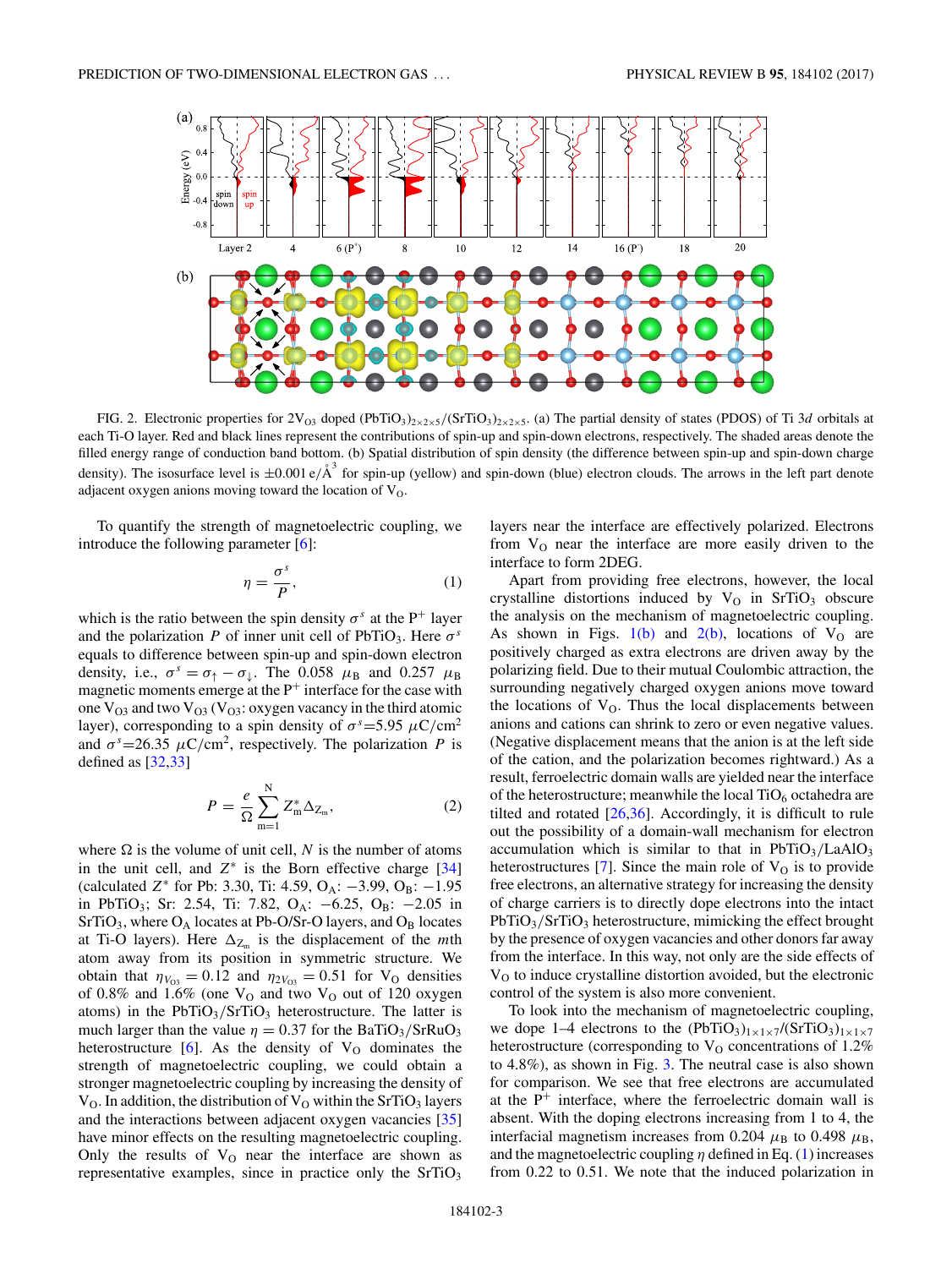<span id="page-3-0"></span>

FIG. 3. (a) The local displacements between in-plane anions and cations for intact  $(PbTiO<sub>3</sub>)<sub>1×1×7</sub>/(SrTiO<sub>3</sub>)<sub>1×1×7</sub>$ . N<sub>e</sub> is the number of electrons doped in the system. Polarization is initialized as leftward. Vertical dashed lines denote the Ti-O interfaces. Red and blue horizontal dashed lines are the displacements between in-plane anions and cations in bulk  $PbTiO_3$ . (b) Polarization *P* defined by Eq. [\(2\)](#page-2-0) calculated for each unit cell. (c) Layer-averaged magnetic moments per Ti atom in each Ti-O layer.

SrTiO<sub>3</sub> (e.g., the first unit cell) decreases from  $48.7 \mu C/cm^2$ to 13.1  $\mu$ C/cm<sup>2</sup>, approaching its value in bulk phase (having no polarization). The ferromagnetism and ferroelectricityinduced polarization show obvious competitive behaviors. Therefore we conclude that the 2DEG present at the interface partly screens out the polarization in  $PbTiO<sub>3</sub>$  and that the magnetoelectric coupling is 2DEG mediated. With more doped electrons, more Ti atoms adjacent to the interface become magnetic, indicating that the thickness of 2DEG becomes larger [Fig.  $3(c)$ ]. Given that the doped electrons accumulate at the interface and that our system is large enough (the thickness along *z* direction is about 60 A), the interaction between the charged system and the compensating homogeneous positive charge background applied automatically by VASP is very small and does not affect our conclusion.

Combining the results for doping  $V_0$  in  $(PbTiO<sub>3</sub>)<sub>2×2×5</sub>$ /(SrTiO<sub>3</sub>)<sub>2×2×5</sub> and doping electrons in  $(PbTiO<sub>3</sub>)<sub>1×1×7</sub>$ /(SrTiO<sub>3</sub>)<sub>1×1×7</sub>, we gain a clear picture about the 2DEG-mediated magnetoelectric coupling. Paraelectric  $SrTiO<sub>3</sub>$  is polarized by ferroelectric PbTiO<sub>3</sub>. When there is no  $V<sub>O</sub>$  or doped electrons, there is no magnetism. Under the induced electric field in SrTiO<sub>3</sub>, extra electrons from  $V<sub>O</sub>$  or other dopants are driven in the opposite direction of electric field to the  $PbTiO<sub>3</sub>/SrTiO<sub>3</sub>$  interface and accumulated at the P<sup>+</sup> interface to form a 2DEG. Free electrons are captured by interfacial Ti atoms, and Ti atoms become ferromagnetic when the 2DEG density is high. The accumulated charges at the  $P^+$  interface in turn screen and reduce the interface polarization, making  $SrTiO<sub>3</sub>$  approach the behavior of bulk phase. Thus the key reasons for the emergence of 2DEG and the ferromagnetism at the  $P^+$  interface are the strong polarization field induced by ferroelectric  $PbTiO<sub>3</sub>$  and free screening electrons from dopants in SrTiO<sub>3</sub>.

The above discussion on the mechanism of a twodimensional ferromagnetic conducting layer between two nonmagnetic insulators has ignored the least charges needed to screen polarization and to form ferromagnetism, and the effects of strain on magnetoelectric coupling [\[36,37\]](#page-5-0). The lower boundary of screening charges is determined by the sharp change in magnetic moment per Ti at the  $P^+$  layer when more electrons are doped. As shown in Fig.  $4(a)$ , a phase transition occurs at the doping level of 0.5 electrons per unit-cell area when epitaxial strain is absent, equivalent to one V<sub>O</sub> in (PbTiO<sub>3</sub>)<sub>2×2×5</sub>/(SrTiO<sub>3</sub>)<sub>2×2×5</sub>. The critical number of electrons is slightly decreased (increased) when the tensile (compressive) strain is applied. The tensile and compressive strain can be realized experimentally by depositing  $PbTiO<sub>3</sub>/SrTiO<sub>3</sub>$  thin film on substrates with large lattice mismatches.

We obtain a phase diagram where the boundary between the nonmagnetic (NM) and ferromagnetic (FM) phase at the P<sup>+</sup> interface is a function of applied strain *ε* and accumulated charge density  $\sigma$  [Fig. [4\(b\)\]](#page-4-0). The critical charge density  $\sigma$  for the emergence of FM ordering is found to be 17.9  $\mu$ C/cm<sup>2</sup>, 15.5  $\mu$ C/cm<sup>2</sup>, and 14.1  $\mu$ C/cm<sup>2</sup> under the strain of  $-2\%$ , 0%, and 2%, respectively. When the charge density reaches the critical value, the magnetic moment of Ti develops, and the exchange interaction between two adjacent Ti atoms via the bridging oxygen is strong enough to make  $Ti<sup>3+</sup>$ forming ferromagnetic alignments. The corresponding spin density  $\sigma^s$  is 8.6  $\mu$ C/cm<sup>2</sup>, 6.5  $\mu$ C/cm<sup>2</sup>, and 5.9  $\mu$ C/cm<sup>2</sup> for −2%, 0%, and 2% strained films, respectively, implying about 40% of the electrons of the 2DEG is polarized. The proportion of polarized electrons gradually increases to 80% when the 2DEG density is further increased. The resulting magnetic moment per Ti reaches as high as  $0.5 \mu_B$  and becomes saturated [Fig.  $4(a)$ ]. As the 2DEG density increases, the gradual increase in the fraction of polarized electrons and the magnetic moment results in a large magnetoelectric coupling. Comparing with PbTiO<sub>3</sub>/LaAlO<sub>3</sub>, where ferromagnetism comes from electrons doped by the charged  $LaO<sup>+</sup>$ interface layer, and BaTiO<sub>3</sub>/SrRuO<sub>3</sub>, where ferromagnetism comes from local Ru 4*d* electrons in ferromagnetic metal SrRuO<sub>3</sub>, PbTiO<sub>3</sub>/SrTiO<sub>3</sub> possesses a strong magnetoelectric coupling strength as its magnetoelectric coupling is mediated by itinerant and high-density 2DEG, triggering its potential application in spintronics and information storage. The critical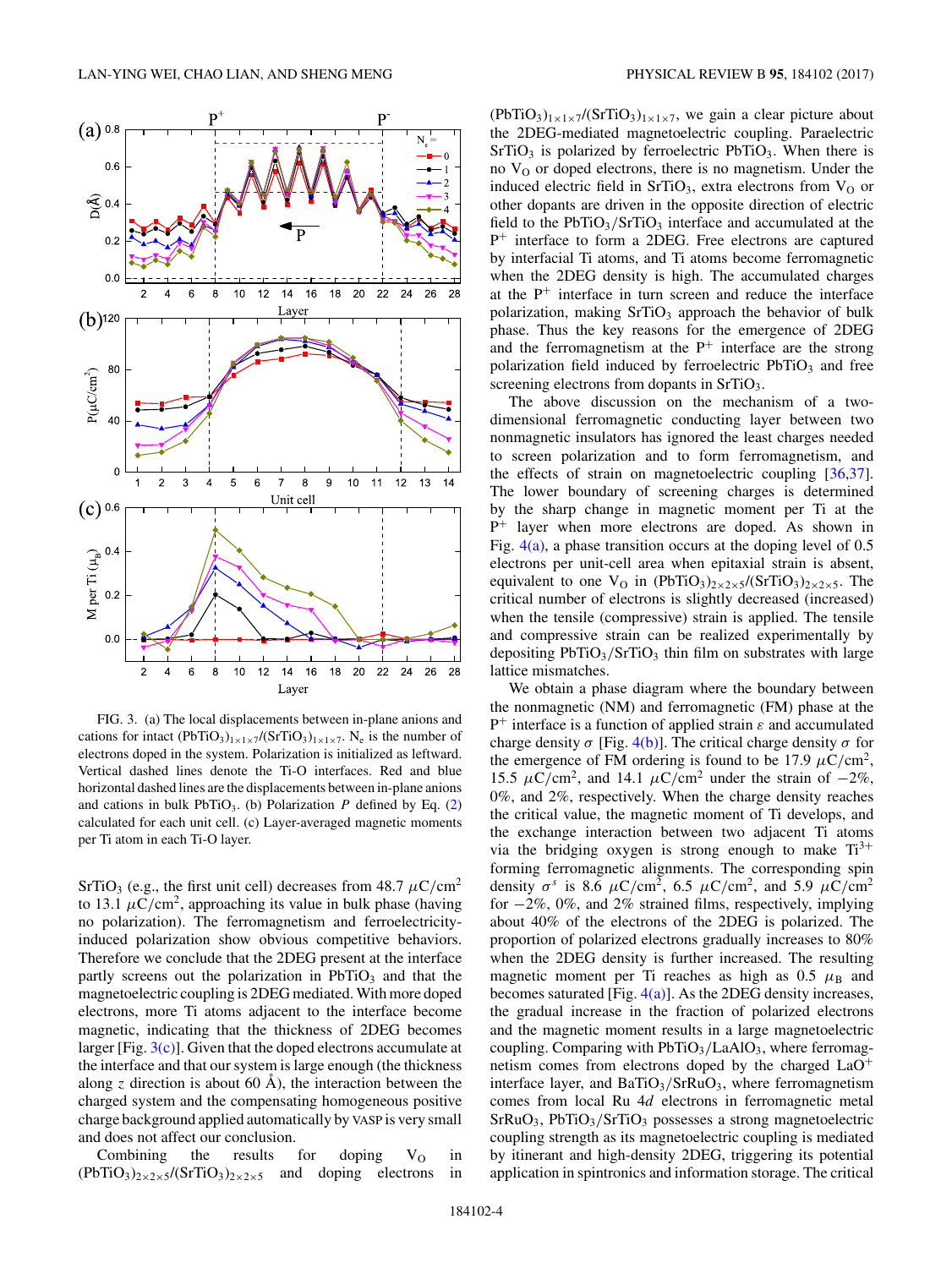<span id="page-4-0"></span>

FIG. 4. Magnetoelectric properties for  $(PbTiO<sub>3</sub>)_{1\times1\times7}/(STIO<sub>3</sub>)_{1\times1\times7}$ . (a) Magnetic moments per Ti atom at the P<sup>+</sup> interface as a function of the number of doped electrons. Arrows denote the critical density for the abrupt emergence of ferromagnetism. (b) Phase diagram of interfacial nonmagnetism (NM) and ferromagnetism (FM) phases. The boundary is a function of the applied strain *ε* and the accumulated charge density  $\sigma$  at the P<sup>+</sup> interface. (c) The  $(M_i^2, dP_i^z/dz)$  distributions with different number of doped electrons and strains. Here *i* is the unit-cell number; and M<sub>i</sub>,  $P_z$ , and *z* are in units of  $\mu_B$ ,  $\mu$ C/cm<sup>2</sup>, and A, respectively. The red dashed line is a guide for the eyes. (d) Curie temperatures  $T_c$  as a function of  $\sigma$  at the P<sup>+</sup> interface.

density to achieve ferromagnetism in strain-free film,  $\sigma$  =  $15.5 \,\mu$ C/cm<sup>2</sup>, is at least 3 times smaller than the critical charge density [\[8\]](#page-5-0) of 52.5  $\mu$ C/cm<sup>2</sup> required to form 2DEG in LaAlO3*/*SrTiO3. This fact gives rise to the scientific and technological promise for effective magnetoelectric control.

The type of magnetoelectric coupling revealed in the present work belongs to the category of carrier driven [\[6,7\]](#page-5-0). In Fig.  $3(b)$ , the sharp change of polarization at the P<sup>+</sup> interface indicates a large positive  $dP_z/dz$ . Here  $dP_z/dz$  describes a net charge at position  $z$  [derived from Eq.  $(2)$ ], and hence the discontinuity of ferroelectric polarization at the interface controls the interfacial magnetism, and this is the reason why free electrons are trapped at the  $P^+$  layer. As ferromagnetism breaks the time-reversal symmetry, we consider  $M^2(dP_z/dz)$ type magnetoelectric coupling to restore the time- and spacereversal symmetry of energy, shown in Fig.  $4(c)$ . We find that a large  $M^2$  is always accompanied with a large  $dP_z/dz$ in a wide range of values for doped electrons and applied strains. The calculated interfacial ferromagnetism is further enhanced using the GGA +  $U$  method, with  $U=6$  eV and *J*=0.7 eV [\[38\]](#page-5-0), indicating a possible stronger magnetoelectric coupling strength in practice.

The PbTiO<sub>3</sub>/SrTiO<sub>3</sub> heterostructure as a magnetoelectric material can be operated at room temperature, provided that sufficiently high anisotropy can be obtained. In the large-*N* limit, the Curie temperature  $T<sub>C</sub>$  of two-dimensional magnetic order is calculated by the following equation [\[39,40\]](#page-5-0):

$$
T_{\rm C} = T_3 / \ln\left(\frac{3\pi}{4}\frac{T_3}{K}\right),\tag{3}
$$

where *K* is the anisotropy constant assumed to be 60 K.  $T_3 =$ 4*πJ/*3 is the Curie temperature of three-dimensional magnetic order. *J* is the strength of the exchange coupling given by the following equation:

$$
J = \frac{E_{\text{AFM}} - E_{\text{FM}}}{zN_{\text{FM}}},\tag{4}
$$

where  $E_{\text{AFM}}$  and  $E_{\text{FM}}$  are the free energies of antiferromagnetic and ferromagnetic phases,  $N_{FM}$  is the number of atoms exhibiting magnetic moment in ferromagnetic material, and *z* is the coordination number. Here  $z = 4$ and 6 for two-dimensional and three-dimensional magnetic order, respectively. In Fig.  $4(d)$ ,  $T_C$  reaches room temperature when the accumulated interface charge density reaches  $\sigma \approx 80 \mu C/cm^2$  (corresponding to six doped electrons in  $(PbTiO<sub>3</sub>)<sub>1×1×7</sub>$ /(SrTiO<sub>3</sub>)<sub>1×1×7</sub>; here  $\sigma \sim \sigma^s$ ). We can acquire this critical charge density easily by increasing the density of V<sub>O</sub>, applying tensile strain and/or external electric field in